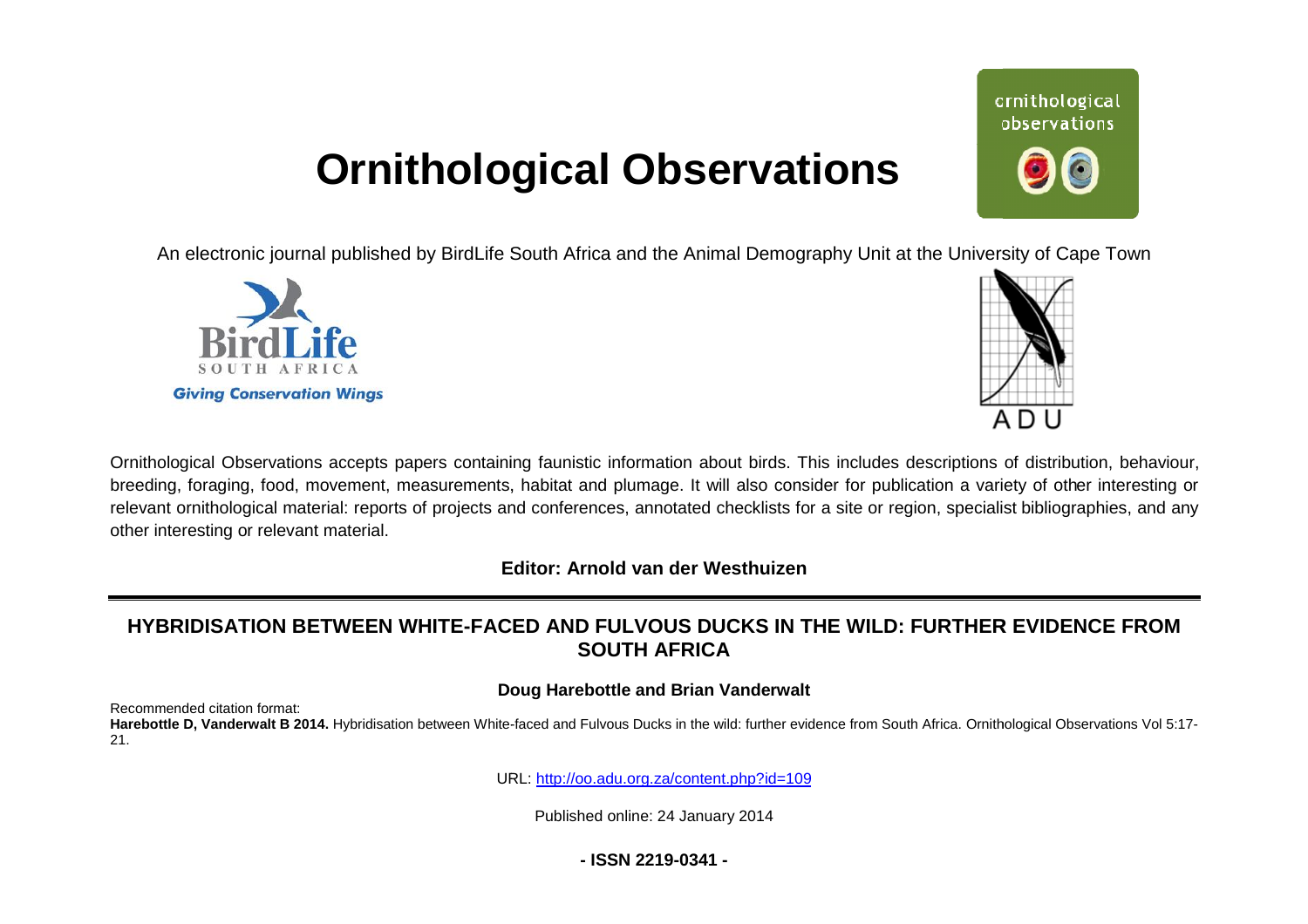## **HYBRIDISATION BETWEEN WHITE-FACED AND**  HYBRIDISATION BETWEEN WHITE-FACED AND<br>FULVOUS DUCKS IN THE WILD: FURTHER EVIDENCE **FROM SOUTH AFRICA**

*Doug Harebottle1\* and Brian Vanderwalt 2* 

<sup>1</sup> Animal Demography Unit, Department of Biological Sciences, University of Cape Town, P/Bag Rondebosch, 7701

<sup>2</sup> 133 Mauritius Crescent, Glen Avenue, Durbanville, 7550

33 Mauritius Crescent, Glen Avenue, Durbanville, 75<br>\* Corresponding author: <u>dm.harebottle@gmail.com</u>

#### **Introduction**

Hybridisation in the Anserifomes, a group of birds that makes up the whistling ducks, and the true ducks and geese, is generally well known and well-studied (Grant, Grant 1992, Rhymer *et al.* 1994). It has been documented quite extensively in captive birds where it tends to occur more frequently, while it is generally less well known and studied in wild populations (Rand 2008).

The best documented cases of hybridisation in wild duck populat populations occur in the genus *Anas*, particularly between introduced Mallards *Anas platyrhyncos* and indigenous *Anas* species – examples here include Yellow-billed Duck *A. undulata* in South Africa (Vernon and Dean 2005, pers. obs.), American Black Duck *A. rubripes* in North America (Simberloff 1996, Mank *et al.* 2004) and the Pacific Black Duck *A. superciliosa* in New Zealand and Australia (Gillespie 1985, Rhymer *et al.* 1994). Mallards are known to hybridise with at least 40 other duck species (Simberloff 1996), the majority being Anas species. The Mallard drake is known to have aggressive and



Fig 1 - A single White-faced x Fulvous Duck hybrid (shown by the red circle)<br>ive birds where it<br>at Paarl Bird Sanctuary. Inset is a cropped image of the hybrid bird.<br>Photo © Trevor Hardaker.<br>dominant sexual behaviours and dominant sexual behaviours and is thus able to outcompete males dominant sexual behaviours and is thus able to outcompete males<br>from indigenous duck populations (Kross 2013). In most cases Mallard hybridisation regularly produces fertile hybrids which then continue interbreeding with indigenous species and this ultimately threatens the genetic integrity of indigenous duck populations (Kross 2013, Rhymer, Simberloff 1996).

In southern Africa, little is known about hybridisation between In southern Africa, little is known about hybridisation between<br>indigenous duck species in the wild and there are few reported and/or documented cases (Hockey *et al. et al.* 2005). Clark (1974) provided the first detailed description of hybridisation between two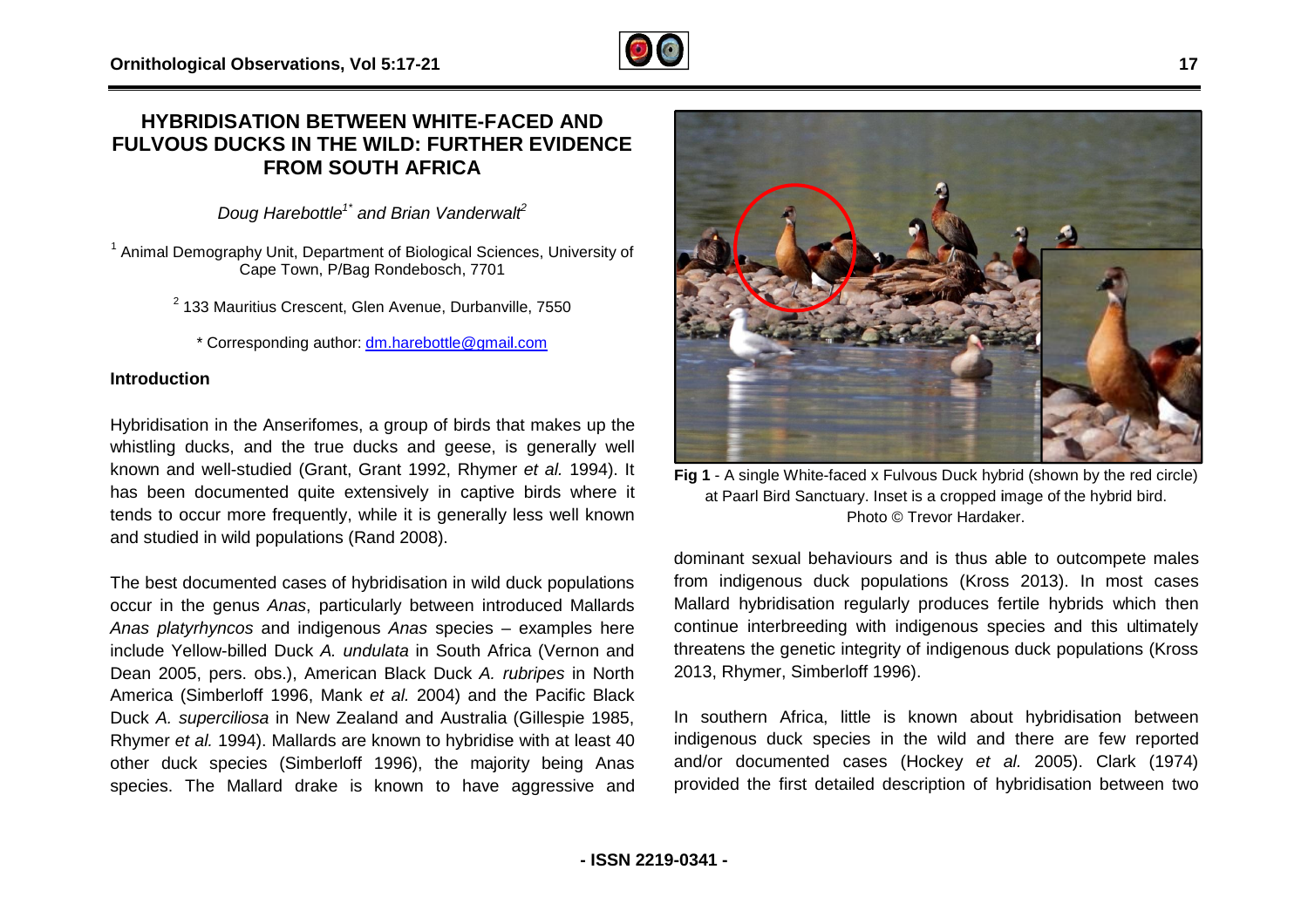

dendrocygnids ('whistling-ducks') – White-faced Duck faced*Dendrocygna viduata* and a Fulvous Duck *Dendrocygna bicolor*.

In this paper we provide evidence of two additional records of hybridisation in the wild between White-faced and Fulvous ducks in the Western Cape, South Africa. We examine the extent of hybridisation and consider some of the conservation implications. lisation in the wild between White-faced and Fulvous ducks in<br>Vestern Cape, South Africa. We examine the extent of<br>lisation and consider some of the conservation implications.<br>irst record is of a bird photographed at Paarl

The first record is of a bird photographed at Paarl Bird Sanctuary S33°41.333' E18°58.867' on 26 May 2012 by Trevor Hardaker (Fig 1). The sanctuary comprises the old settling ponds of the Pa Waste Water Treatment Works. The bird clearly shows white on the cheeks (but not extending up and over the eye) and the base of the throat, a brown forehead and crown, rufous chest and belly and white streaking on the flanks. These characteristics tended to suggest that bird showed more Fulvous than White-faced duck characteristics. streaking on the flanks. These characteristics tended to suggest that<br>bird showed more Fulvous than White-faced duck characteristics.<br>The bird was observed together with a flock of White-faced ducks and three pure-bred Fulvous ducks; other species that were present and three pure-bred Fulvous ducks; other species that were present<br>included Yellow-billed Duck, Red-billed Teal *A. erythrorhyncha*, Hartlaub's Gulls *Larus hartlaubii* and a hybrid Mallard.

The second record is of a bird observed and photographed by Mr Wessel Uys, a farmer from the Ceres district who recorded the suspected hybrid on a dam on his farm, Sterkwater, 19 km northwest of Prince Alfred Hamlet S33°13.667' E19°14.683' (Fig 2). This individual had a large white patch on either side of the head, a dark brown forehead, crown and nape, a dark rufous chest fading into a lighter brown (fulvous) on the upper belly, feint horizontal barring on the wings, black and white barring on the lower belly and feint white streaking on the flanks. The bill was greyer and more similar to *D. bicolor*. The bird was observed together with a small flock of Whitefaced ducks, Red-billed Teal and a single pure bred Fulvous Duck. arus hartlaubii and a hybrid Mallard.<br>
billed Tead at Sterkwater farm dam, Ceres district, South Africa. Inset is a cropped<br>
image of the hybrid billed. Photo @ Wessel Uys.<br>
and the ceres district who recorded the<br>
on a da



**18** 

**j 2** - A single White-faced x Fulvous Duck hybrid (shown by the red circl<br>at Sterkwater farm dam, Ceres district, South Africa. Inset is a cropped image of the hybrid bird. Photo © Wessel Uys.

Overall the bird has stronger affinities to a Fulvous Duck than a White-faced Duck and the fact that it was seen and photographed together with a pure bred Fulvous individual ( bird was one of the pair. The images of this specimen were sent to bird was one of the pair. The images of this specimen were sent to<br>Richard Hearn, head of the Duck Specialist Group, based at the Wildfowl and Wetlands Trust in the United Kingdom, who confirmed that it is a hybrid. I the bird has stronger affinities to a Fulvous Duck than a<br>faced Duck and the fact that it was seen and photographed<br>er with a pure bred Fulvous individual (Fig 3) suggests that this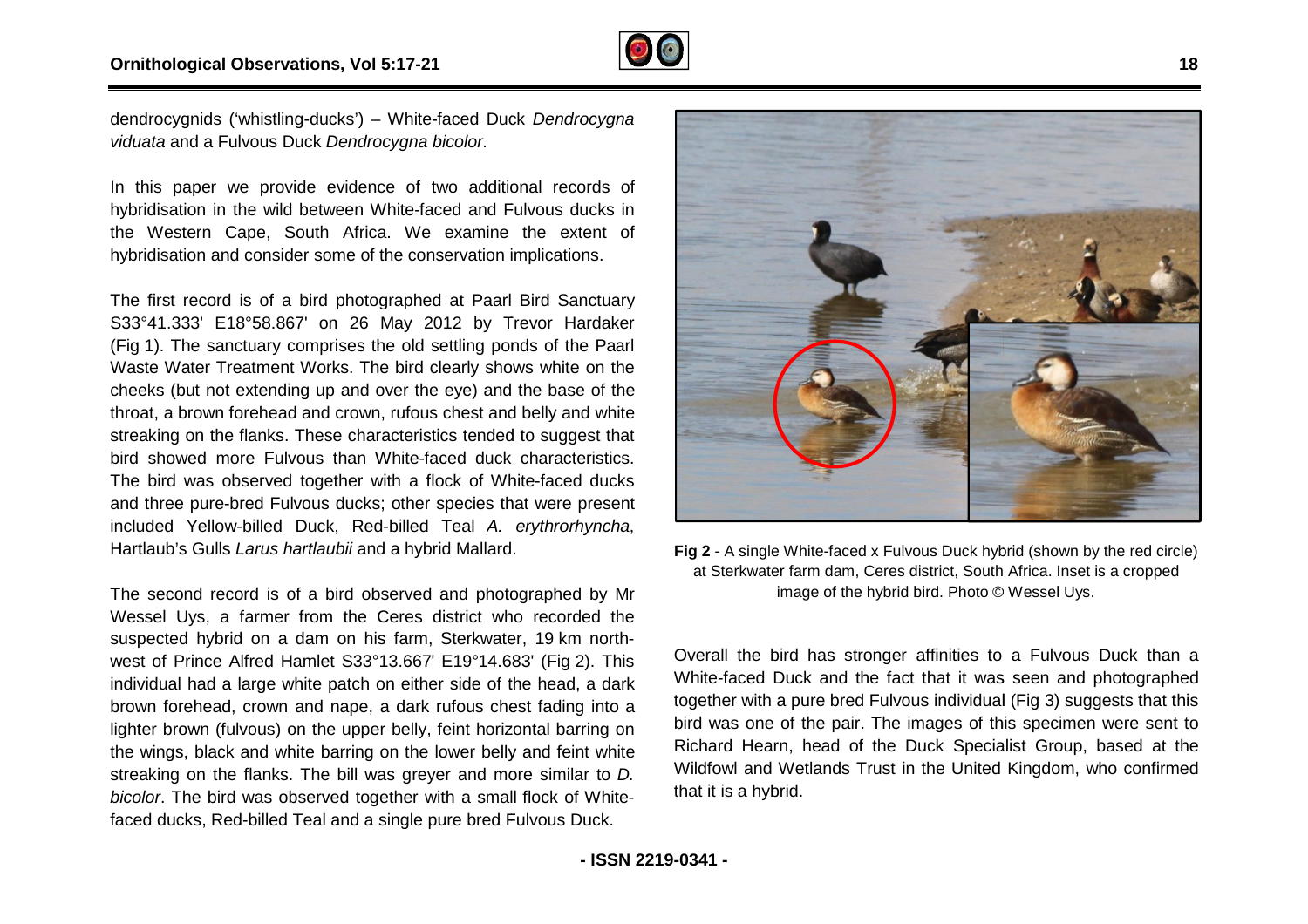



**Fig 3** - An adult Fulvous Duck seen with the hybrid individual at Sterkwater farm dam, Ceres district, South Africa. Photo © Wessel Uys.

#### **Discussion**

Although the hybrid individuals in both photographs show similar plumage patterns (e.g. the white face and narrower white streaking on the flanks), the Paarl Bird Sanctuary (PBS) individual does not show any barring on the lower belly compared with the Ceres bird which clearly shows feint barring (Figures 1 and 2); the barring on pure bred White-faced Ducks is generally darker and on the belly (Ogilvie, Young 1998). The PBS bird also had uniform s (e.g. the white face and narrower white streaking<br>he Paarl Bird Sanctuary (PBS) individual does not<br>g on the lower belly compared with the Ceres bird<br>ows feint barring (Figures 1 and 2); the barring on<br>faced Ducks is gen

pale-rufous underparts (throat to belly area) compared to the Ceres<br>bird which has a distinctly darker, more rufous throat (Fig 3). bird which has a distinctly darker, more rufous throat (Fig 3).

Although both birds show the typical mixing of plumage characteristics, typical of hybridisation between two similar or between congeneric species, the individuals described here show two distinct hybrid plumage patterns. Overall, the Ceres specimen tended to show greater overlap in aberrant plumage between the two species than the PBS bird. The extent of plumage variation is likely to be driven by gene traits and/or gene dominance in the individuals when mating occurs. hybrid plumage patterns. Overall, the Ceres specimen tended to show greater overlap in aberrant plumage between the two species than the PBS bird. The extent of plumage variation is likely to be driven by gene traits and/o

Clark (1974) describes the hybrid he found near Johannesburg in 1972 as having a fulvous breast and belly, a black hind-neck stripe, off-white cheeks and throat extending to the base of the neck, and off-white cheeks and throat extending to the base of the neck, and<br>vermiculations (streaking) on the wings that were coarser than *D. viduata*. Based on this description, the PBS bird described here D. viduata. Based on this description, the PBS bird described here seems to match Clark's bird the closest. Clark (1974) managed to track this hybrid individual for about nine months and found that the bird was nearly always seen with a small flock of White-faced Ducks and never Fulvous Duck which he described was a rare bird to the area; he heard it calling a single high-pitched whistle but never the three-note whistle of the White-faced Duck. Both the PBS and Ceres birds were seen together with White-faced and Fulvous ducks, but in both instances there were more White-faced than Fulvous individuals. None of these birds were heard calling.

Whether these hybrids are fertile or infertile is unknown. In waterfowl Whether these hybrids are fertile or infertile is unknown. In waterfowl<br>hybrids are generally known to be fertile (Grant, Grant 1992) but tend to occur infrequently in wild populations (Muńoz-Fuentes et. al. 2007). This probably explains the low number of individuals actually 2007). This probably explains the low number of individuals actually<br>observed in the wild. However it is also likely that hybrid individuals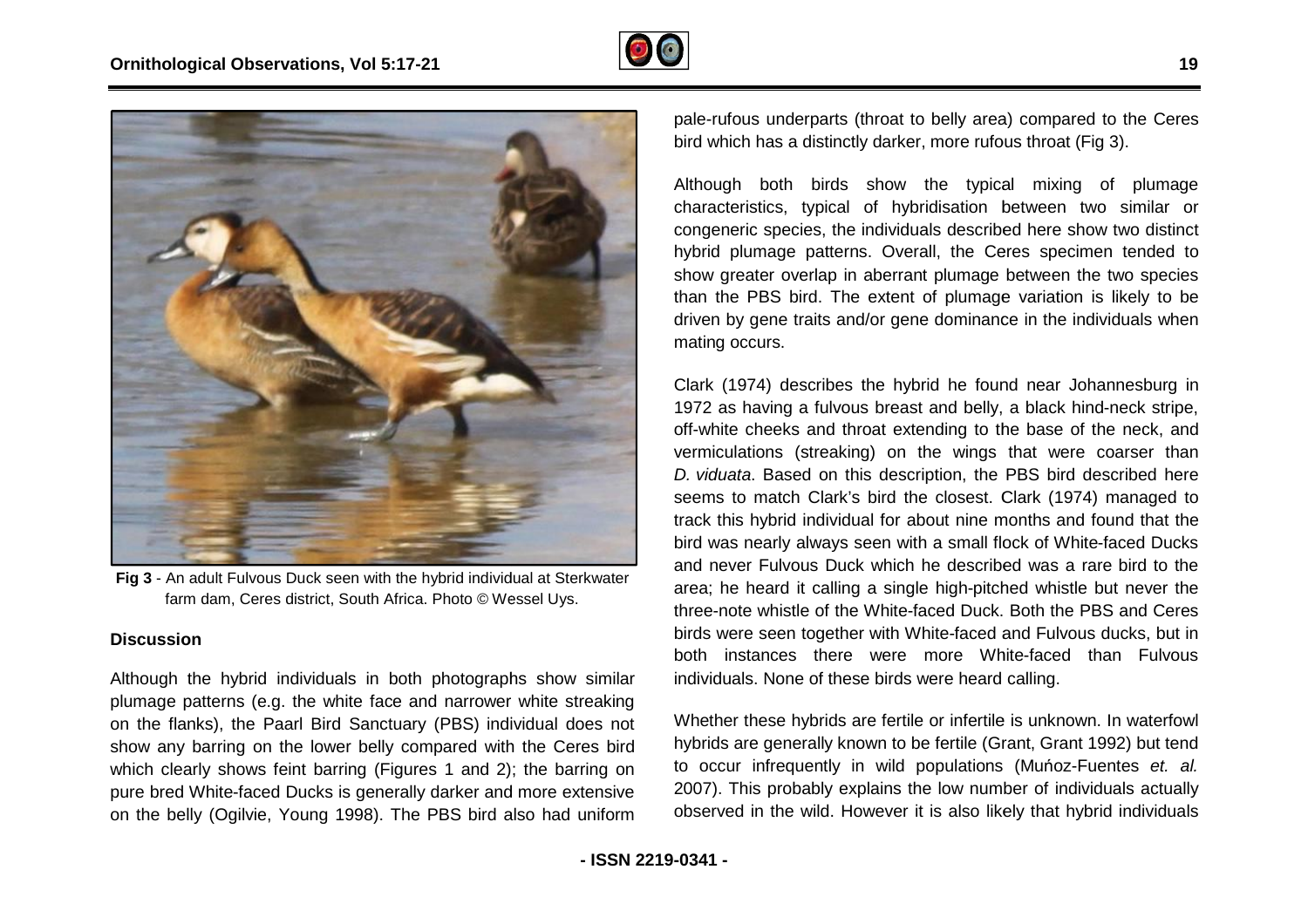

may be less fit and therefore have reduced reproductive success and/or survival (Liou, Price 1994; Coyne, Orr 2004) contributing to low reporting rates in wild populations.

These hybrids are probably of no conservation concern to the avifauna in South Africa but we would suggest that additional hybrids be reported from wild populations, particularly where species ranges overlap, in order to further document the occurrence, frequency and distribution of hybridisation in the Anatidae, and particularly the whistling-ducks. ticularly where species ranges<br>the occurrence, frequency and<br>\natidae, and particularly the<br>-<br>d Wessel Uys for supplying the

**- oo0oo -** 

#### **Acknowledgements**

We are grateful to Trevor Hardaker and Wessel Uys for supplying the photographs for this article, and to Richard Hearn for his input.

#### **References**

**Clark A. 1974.** Hybrid *Dendrocygna viduata Dendrocygna* x *Dendrocygna bicolor*. Ostrich 45: 255.

**Coyne JA, Orr HA 2004.** Speciation. Sinauer and Associates, Sunderland, Massachusetts.

Gillespie GD 1985. Hybridization, introgression and morphometric differentiation between mallard *Anas platyrhynchos* and grey duck *Anas superciliosa* in Otago, New Zealand. Auk, 102: 459 – 469.

**Grant PR, Grant BR 1992**. Hybridization of bi bird species. Science 256: 193 –197.

**Hockey PAR, Dean WRJ, Ryan PG (eds.) PG 2005**. Robert's birds of Southern Africa. VII edition. John Voelcker Bird Book Fund, Johannesburg. Southern Africa. VII edition. John Voelcker Bird Book Fund,<br>Johannesburg.<br>**Kross G 2013.** Waterfowl hybrids. Cross-breeding produces rare

and interesting birds but also threatens the survival of some species. <http://www.ducks.org/conservation/waterfowl> http://www.ducks.org/conservation/waterfowl-biology/waterfowlhybrids Accessed on 16 June 2013

Liou LW, Price TD 1994. Speciation by reinforcement of premating isolation. Evolution 48: 1451–1459.

**Ogilvie M, Young S 1998.** Wildfowl of the world. Photographic handbook. New Holland, London.

**Rhymer JM, Williams MJ, Braun MJ. 1994 1994.** Mitochondrial analysis of gene flow between New Zealand mallards Anas platyrhynchos and grey ducks *A. superciliosa*. The Auk 111: 970 970–978.